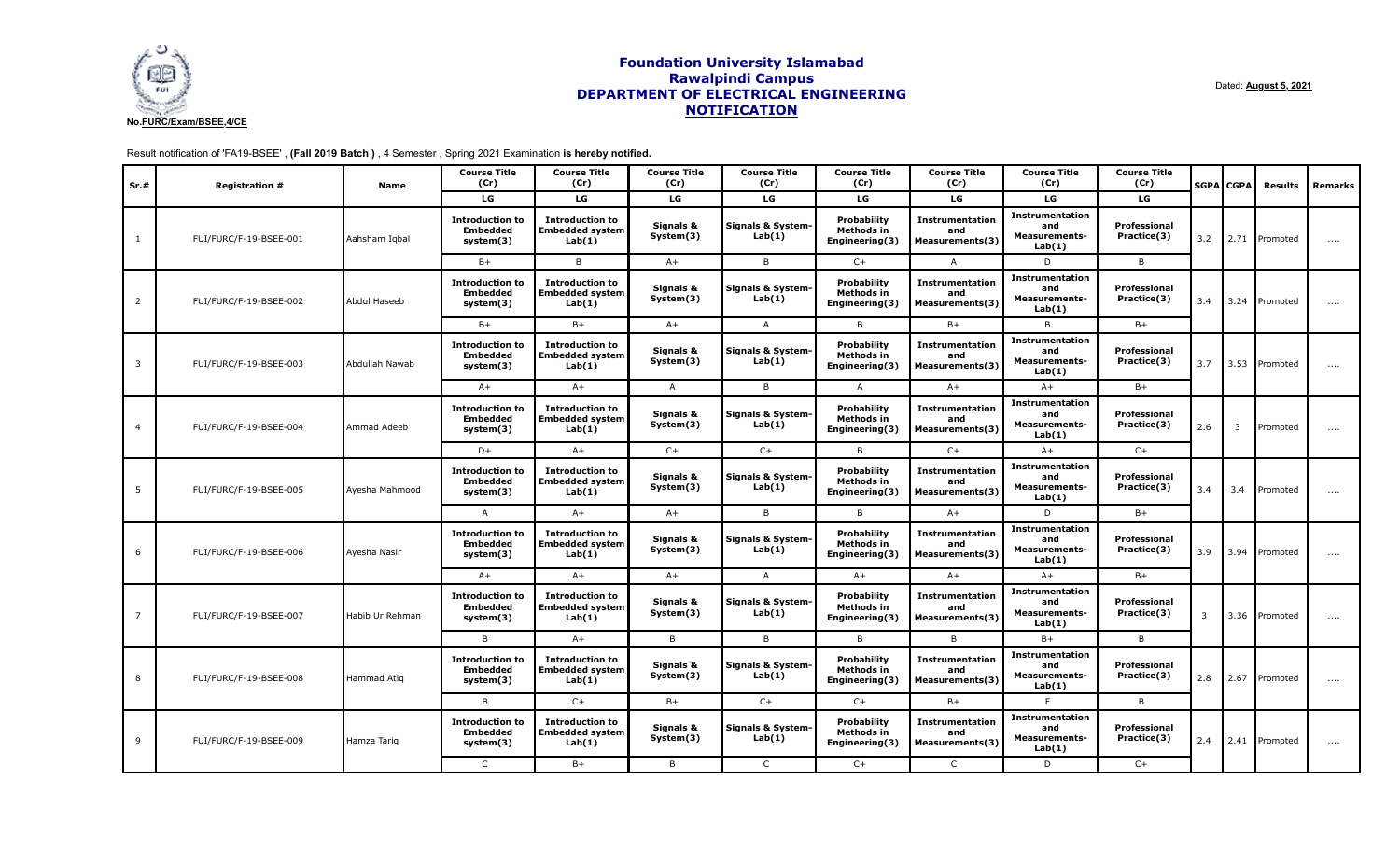

Dated: **August 5, 2021**

Result notification of 'FA19-BSEE' , **(Fall 2019 Batch )** , 4 Semester , Spring 2021 Examination **is hereby notified.**

| Sr.# | <b>Registration #</b>  | Name                        | <b>Course Title</b><br>(Cr)                            | <b>Course Title</b><br>(Cr)                                | <b>Course Title</b><br>(Cr) | <b>Course Title</b><br>(Cr)            | <b>Course Title</b><br>(Cr)                               | <b>Course Title</b><br>(Cr)                      | <b>Course Title</b><br>(Cr)                                     | <b>Course Title</b><br>(Cr) |                | <b>SGPA</b> CGPA   | Results         | Remarks  |  |  |
|------|------------------------|-----------------------------|--------------------------------------------------------|------------------------------------------------------------|-----------------------------|----------------------------------------|-----------------------------------------------------------|--------------------------------------------------|-----------------------------------------------------------------|-----------------------------|----------------|--------------------|-----------------|----------|--|--|
|      |                        |                             | LG                                                     | LG                                                         | LG                          | LG                                     | LG                                                        | LG                                               | LG                                                              | LG                          |                |                    |                 |          |  |  |
| 10   | FUI/FURC/F-19-BSEE-010 | Hashim Bilal                | <b>Introduction to</b><br><b>Embedded</b><br>system(3) | <b>Introduction to</b><br><b>Embedded system</b><br>Lab(1) | Signals &<br>System(3)      | <b>Signals &amp; System-</b><br>Lab(1) | <b>Probability</b><br>Methods in<br>Engineering(3)        | <b>Instrumentation</b><br>and<br>Measurements(3) | <b>Instrumentation</b><br>and<br><b>Measurements-</b><br>Lab(1) | Professional<br>Practice(3) | 2.4            | 2.6                | Promoted        | $\cdots$ |  |  |
|      |                        |                             | $C+$                                                   | $B+$                                                       | $C+$                        | $\mathsf{C}$                           | $\mathsf{C}$                                              | $D+$                                             | D                                                               | B                           |                |                    |                 |          |  |  |
| 11   | FUI/FURC/F-19-BSEE-011 | Jarrar Hussain              | <b>Introduction to</b><br><b>Embedded</b><br>system(3) | <b>Introduction to</b><br><b>Embedded system</b><br>Lab(1) | Signals &<br>System(3)      | <b>Signals &amp; System-</b><br>Lab(1) | <b>Probability</b><br>Methods in<br>Engineering(3)        | <b>Instrumentation</b><br>and<br>Measurements(3) | <b>Instrumentation</b><br>and<br><b>Measurements-</b><br>Lab(1) | Professional<br>Practice(3) | 2.4            | 2.52               | <b>Promoted</b> | $\cdots$ |  |  |
|      |                        |                             | $C+$                                                   | $B+$                                                       | $C+$                        | $\mathsf{C}$                           | $\mathsf{C}$                                              | B                                                | D                                                               | $\mathsf{C}$                |                |                    |                 |          |  |  |
| 12   | FUI/FURC/F-19-BSEE-012 | Marukh Khalid               | <b>Introduction to</b><br><b>Embedded</b><br>system(3) | <b>Introduction to</b><br><b>Embedded system</b><br>Lab(1) | Signals &<br>System(3)      | <b>Signals &amp; System-</b><br>Lab(1) | <b>Probability</b><br><b>Methods in</b><br>Engineering(3) | <b>Instrumentation</b><br>and<br>Measurements(3) | <b>Instrumentation</b><br>and<br><b>Measurements-</b><br>Lab(1) | Professional<br>Practice(3) | 3.9            | 3.93               | Promoted        | $\cdots$ |  |  |
|      |                        |                             | $A+$                                                   | $A+$                                                       | $A+$                        | $\overline{A}$                         | $A+$                                                      | $A+$                                             | $A+$                                                            | A                           |                |                    |                 |          |  |  |
| 13   | FUI/FURC/F-19-BSEE-013 | Maryam Kalsoom              | <b>Introduction to</b><br><b>Embedded</b><br>system(3) | <b>Introduction to</b><br><b>Embedded system</b><br>Lab(1) | Signals &<br>System(3)      | Signals & System-<br>Lab(1)            | <b>Probability</b><br>Methods in<br>Engineering(3)        | <b>Instrumentation</b><br>and<br>Measurements(3) | <b>Instrumentation</b><br>and<br><b>Measurements-</b><br>Lab(1) | Professional<br>Practice(3) | 3.9            | 3.9                | Promoted        | $\cdots$ |  |  |
|      |                        |                             | $A+$                                                   | $A+$                                                       | $A+$                        | $\overline{A}$                         | $A+$                                                      | $A+$                                             | $A+$                                                            | A                           |                |                    |                 |          |  |  |
| 14   | FUI/FURC/F-19-BSEE-014 | Moeed Amjad Awan            | <b>Introduction to</b><br><b>Embedded</b><br>system(3) | <b>Introduction to</b><br><b>Embedded system</b><br>Lab(1) | Signals &<br>System(3)      | Signals & System-<br>Lab(1)            | <b>Probability</b><br>Methods in<br>Engineering(3)        | <b>Instrumentation</b><br>and<br>Measurements(3) | <b>Instrumentation</b><br>and<br><b>Measurements-</b><br>Lab(1) | Professional<br>Practice(3) | 3.1            | 3.09               | Promoted        | $\cdots$ |  |  |
|      |                        |                             | B                                                      | B                                                          | $\overline{A}$              | $C+$                                   | A                                                         | <b>B</b>                                         | D+                                                              | B                           |                |                    |                 |          |  |  |
| 15   | FUI/FURC/F-19-BSEE-015 | Mohsin Quddos               | <b>Introduction to</b><br><b>Embedded</b><br>system(3) | <b>Introduction to</b><br><b>Embedded system</b><br>Lab(1) | Signals &<br>System(3)      | <b>Signals &amp; System-</b><br>Lab(1) | <b>Probability</b><br>Methods in<br>Engineering(3)        | Instrumentation<br>and<br>Measurements(3)        | Instrumentation<br>and<br><b>Measurements-</b><br>Lab(1)        | Professional<br>Practice(3) | 2.3            | $\vert 2.28 \vert$ | Promoted        | $\cdots$ |  |  |
|      |                        |                             | D                                                      | $B+$                                                       | $\mathsf{C}$                | $\mathsf{C}$                           | B                                                         | $D+$                                             | D                                                               | B                           |                |                    |                 |          |  |  |
| 16   | FUI/FURC/F-19-BSEE-016 | Momina Sajjad               | <b>Introduction to</b><br><b>Embedded</b><br>system(3) | <b>Introduction to</b><br><b>Embedded system</b><br>Lab(1) | Signals &<br>System(3)      | <b>Signals &amp; System-</b><br>Lab(1) | <b>Probability</b><br>Methods in<br>Engineering(3)        | Instrumentation<br>and<br>Measurements(3)        | <b>Instrumentation</b><br>and<br><b>Measurements-</b><br>Lab(1) | Professional<br>Practice(3) | 3.3            | 3.5                | Promoted        | $\cdots$ |  |  |
|      |                        |                             | B                                                      | $C+$                                                       | $B+$                        | B                                      | B.                                                        | $A+$                                             | $B+$                                                            | $B+$                        |                |                    |                 |          |  |  |
| 17   | FUI/FURC/F-19-BSEE-019 | Muhammad Arbab<br>Hassan    | <b>Introduction to</b><br><b>Embedded</b><br>system(3) | <b>Introduction to</b><br><b>Embedded system</b><br>Lab(1) | Signals &<br>System(3)      | <b>Signals &amp; System-</b><br>Lab(1) | Probability<br>Methods in<br>Engineering(3)               | Instrumentation<br>and<br>Measurements(3)        | Instrumentation<br>and<br><b>Measurements-</b><br>Lab(1)        | Professional<br>Practice(3) | 2.1            | $\vert 2.37$       | Promoted        | $\cdots$ |  |  |
|      |                        |                             | $\mathsf{C}$                                           | B                                                          | $C+$                        | $C+$                                   | $\mathsf{C}$                                              | D                                                |                                                                 | $C+$                        |                |                    |                 |          |  |  |
| 18   | FUI/FURC/F-19-BSEE-022 | Muhammad Raffay<br>Tahir    | <b>Introduction to</b><br><b>Embedded</b><br>system(3) | <b>Introduction to</b><br><b>Embedded system</b><br>Lab(1) | Signals &<br>System(3)      | <b>Signals &amp; System-</b><br>Lab(1) | <b>Probability</b><br>Methods in<br>Engineering(3)        | Instrumentation<br>and<br>Measurements(3)        | <b>Instrumentation</b><br>and<br><b>Measurements-</b><br>Lab(1) | Professional<br>Practice(3) | 3.9            |                    | 3.74 Promoted   | $\cdots$ |  |  |
|      |                        |                             | $A+$                                                   | $A+$                                                       | $A+$                        | $B+$                                   | $A+$                                                      | $A+$                                             | $\overline{A}$                                                  | $\mathsf{A}$                |                |                    |                 |          |  |  |
| 19   | FUI/FURC/F-19-BSEE-023 | Muhammad Waqas Ur<br>Rehman | <b>Introduction to</b><br><b>Embedded</b><br>system(3) | <b>Introduction to</b><br><b>Embedded system</b><br>Lab(1) | Signals &<br>System(3)      | <b>Signals &amp; System-</b><br>Lab(1) | Probability<br>Methods in<br>Engineering(3)               | Instrumentation<br>and<br>Measurements(3)        | Instrumentation<br>and<br><b>Measurements-</b><br>Lab(1)        | Professional<br>Practice(3) | 3.1            |                    | 2.74 Promoted   | $\cdots$ |  |  |
|      |                        |                             |                                                        |                                                            | B                           | $\overline{A}$                         | $B+$                                                      | $C+$                                             | $B+$                                                            | B                           | $\overline{A}$ | B                  |                 |          |  |  |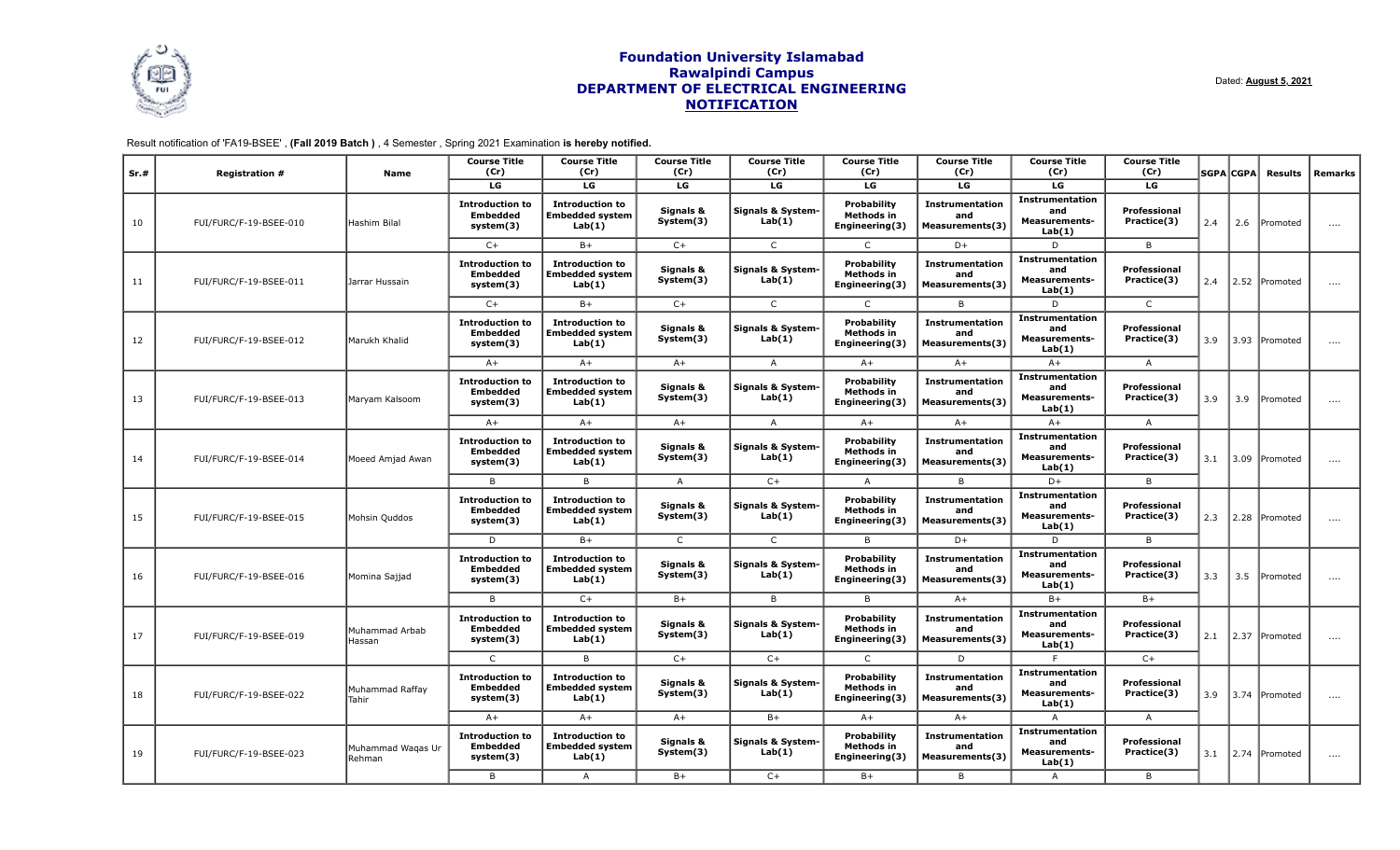

Dated: **August 5, 2021**

Result notification of 'FA19-BSEE' , **(Fall 2019 Batch )** , 4 Semester , Spring 2021 Examination **is hereby notified.**

| Sr.# | <b>Registration #</b>  | Name                          | <b>Course Title</b><br>(Cr)                            | <b>Course Title</b><br>(Cr)                                | <b>Course Title</b><br>(Cr) | <b>Course Title</b><br>(Cr)            | <b>Course Title</b><br>(Cr)                               | <b>Course Title</b><br>(Cr)                      | <b>Course Title</b><br>(Cr)                                     | <b>Course Title</b><br>(Cr) |      | <b>SGPA</b> CGPA | Results         | Remarks  |  |  |  |  |
|------|------------------------|-------------------------------|--------------------------------------------------------|------------------------------------------------------------|-----------------------------|----------------------------------------|-----------------------------------------------------------|--------------------------------------------------|-----------------------------------------------------------------|-----------------------------|------|------------------|-----------------|----------|--|--|--|--|
|      |                        |                               | LG                                                     | LG                                                         | LG                          | LG                                     | LG                                                        | LG                                               | LG                                                              | LG                          |      |                  |                 |          |  |  |  |  |
| 20   | FUI/FURC/F-19-BSEE-024 | Muhammad Yousaf               | <b>Introduction to</b><br><b>Embedded</b><br>system(3) | <b>Introduction to</b><br><b>Embedded system</b><br>Lab(1) | Signals &<br>System(3)      | <b>Signals &amp; System-</b><br>Lab(1) | <b>Probability</b><br>Methods in<br>Engineering(3)        | <b>Instrumentation</b><br>and<br>Measurements(3) | <b>Instrumentation</b><br>and<br><b>Measurements-</b><br>Lab(1) | Professional<br>Practice(3) | 3.2  | $ 3.22\rangle$   | Promoted        | $\cdots$ |  |  |  |  |
|      |                        |                               | $B+$                                                   | $B+$                                                       | $B+$                        | B                                      | $B+$                                                      | A                                                | $B+$                                                            | B                           |      |                  |                 |          |  |  |  |  |
| 21   | FUI/FURC/F-19-BSEE-025 | Mujtaba Ali                   | <b>Introduction to</b><br><b>Embedded</b><br>system(3) | <b>Introduction to</b><br><b>Embedded system</b><br>Lab(1) | Signals &<br>System(3)      | <b>Signals &amp; System-</b><br>Lab(1) | <b>Probability</b><br>Methods in<br>Engineering(3)        | <b>Instrumentation</b><br>and<br>Measurements(3) | <b>Instrumentation</b><br>and<br><b>Measurements-</b><br>Lab(1) | Professional<br>Practice(3) | 2.3  | 2.1              | Promoted        | $\cdots$ |  |  |  |  |
|      |                        |                               | $C+$                                                   | $\mathsf{C}$                                               | B                           | B                                      | $\mathsf{C}$                                              | $\mathsf{C}$                                     | E                                                               | $C+$                        |      |                  |                 |          |  |  |  |  |
| 22   | FUI/FURC/F-19-BSEE-026 | Mustafa Arif Banday           | <b>Introduction to</b><br><b>Embedded</b><br>system(3) | <b>Introduction to</b><br><b>Embedded system</b><br>Lab(1) | Signals &<br>System(3)      | <b>Signals &amp; System-</b><br>Lab(1) | <b>Probability</b><br><b>Methods in</b><br>Engineering(3) | <b>Instrumentation</b><br>and<br>Measurements(3) | <b>Instrumentation</b><br>and<br><b>Measurements-</b><br>Lab(1) | Professional<br>Practice(3) | 3.6  | 3.21             | Promoted        | $\cdots$ |  |  |  |  |
|      |                        |                               | $\overline{A}$                                         | $A+$                                                       | $B+$                        | $B+$                                   |                                                           | $A+$                                             | $A+$                                                            | $B+$                        |      |                  |                 |          |  |  |  |  |
| 23   | FUI/FURC/F-19-BSEE-027 | Naseeb Ullah                  | <b>Introduction to</b><br><b>Embedded</b><br>system(3) | <b>Introduction to</b><br><b>Embedded system</b><br>Lab(1) | Signals &<br>System(3)      | Signals & System-<br>Lab(1)            | <b>Probability</b><br>Methods in<br>Engineering(3)        | <b>Instrumentation</b><br>and<br>Measurements(3) | <b>Instrumentation</b><br>and<br><b>Measurements-</b><br>Lab(1) | Professional<br>Practice(3) | 1.7  | 2.1              | Promoted        | $\cdots$ |  |  |  |  |
|      |                        |                               | B                                                      | $D+$                                                       | D                           | $D+$                                   | E                                                         | $\overline{B}$                                   | E                                                               | $\mathsf{C}$                |      |                  |                 |          |  |  |  |  |
| 24   | FUI/FURC/F-19-BSEE-028 | Nouman Javed                  | <b>Introduction to</b><br><b>Embedded</b><br>system(3) | <b>Introduction to</b><br><b>Embedded system</b><br>Lab(1) | Signals &<br>System(3)      | Signals & System-<br>Lab(1)            | <b>Probability</b><br>Methods in<br>Engineering(3)        | <b>Instrumentation</b><br>and<br>Measurements(3) | <b>Instrumentation</b><br>and<br><b>Measurements-</b><br>Lab(1) | Professional<br>Practice(3) | 3.2  | 3.18             | <b>Promoted</b> | $\cdots$ |  |  |  |  |
|      |                        |                               | $\overline{A}$                                         | $\mathsf{A}$                                               | B                           | B                                      | $B+$                                                      | $B+$                                             | D+                                                              | B                           |      |                  |                 |          |  |  |  |  |
| 25   | FUI/FURC/F-19-BSEE-029 | Raja Mohsin Ishtiag           | <b>Introduction to</b><br><b>Embedded</b><br>system(3) | <b>Introduction to</b><br><b>Embedded system</b><br>Lab(1) | Signals &<br>System(3)      | <b>Signals &amp; System-</b><br>Lab(1) | <b>Probability</b><br>Methods in<br>Engineering(3)        | Instrumentation<br>and<br>Measurements(3)        | Instrumentation<br>and<br><b>Measurements-</b><br>Lab(1)        | Professional<br>Practice(3) | 2.8  |                  | 2.77 Promoted   | $\cdots$ |  |  |  |  |
|      |                        |                               | $C+$                                                   | B                                                          | $\overline{A}$              | $\mathsf{C}$                           | $B+$                                                      | $\overline{B}$                                   | D                                                               | $C+$                        |      |                  |                 |          |  |  |  |  |
| 26   | FUI/FURC/F-19-BSEE-030 | Raja Muhammad<br>Hammad Nasir | <b>Introduction to</b><br><b>Embedded</b><br>system(3) | <b>Introduction to</b><br><b>Embedded system</b><br>Lab(1) | Signals &<br>System(3)      | <b>Signals &amp; System-</b><br>Lab(1) | <b>Probability</b><br>Methods in<br>Engineering(3)        | <b>Instrumentation</b><br>and<br>Measurements(3) | <b>Instrumentation</b><br>and<br><b>Measurements-</b><br>Lab(1) | Professional<br>Practice(3) | 2.5  | $ 2.38\rangle$   | Promoted        | $\cdots$ |  |  |  |  |
|      |                        |                               | B                                                      | $\mathsf{C}$                                               | $B+$                        | $C+$                                   | $\mathsf{C}$                                              | $C+$                                             |                                                                 | $C+$                        |      |                  |                 |          |  |  |  |  |
| 27   | FUI/FURC/F-19-BSEE-031 | Raja Raheel Ahmad             | <b>Introduction to</b><br><b>Embedded</b><br>system(3) | <b>Introduction to</b><br><b>Embedded system</b><br>Lab(1) | Signals &<br>System(3)      | <b>Signals &amp; System-</b><br>Lab(1) | Probability<br>Methods in<br>Engineering(3)               | Instrumentation<br>and<br>Measurements(3)        | <b>Instrumentation</b><br>and<br><b>Measurements-</b><br>Lab(1) | Professional<br>Practice(3) | 2.5  |                  | 2.71 Promoted   | $\cdots$ |  |  |  |  |
|      |                        |                               | $C+$                                                   | $B+$                                                       | $B+$                        | $\mathsf{C}$                           | $C+$                                                      | $C+$                                             |                                                                 | $C+$                        |      |                  |                 |          |  |  |  |  |
| 28   | FUI/FURC/F-19-BSEE-032 | Saad Zahoor                   | <b>Introduction to</b><br><b>Embedded</b><br>system(3) | <b>Introduction to</b><br><b>Embedded system</b><br>Lab(1) | Signals &<br>System(3)      | <b>Signals &amp; System-</b><br>Lab(1) | <b>Probability</b><br>Methods in<br>Engineering(3)        | Instrumentation<br>and<br>Measurements(3)        | <b>Instrumentation</b><br>and<br><b>Measurements-</b><br>Lab(1) | Professional<br>Practice(3) | 3    | 2.99             | <b>Promoted</b> | $\cdots$ |  |  |  |  |
|      |                        |                               | $\overline{A}$                                         | $\overline{A}$                                             | $C+$                        | $\mathsf{C}$                           | B.                                                        | B.                                               | $B+$                                                            | B                           |      |                  |                 |          |  |  |  |  |
| 29   | FUI/FURC/F-19-BSEE-033 | Sadia Latif                   | <b>Introduction to</b><br><b>Embedded</b><br>system(3) | <b>Introduction to</b><br><b>Embedded system</b><br>Lab(1) | Signals &<br>System(3)      | <b>Signals &amp; System-</b><br>Lab(1) | Probability<br>Methods in<br>Engineering(3)               | Instrumentation<br>and<br>Measurements(3)        | <b>Instrumentation</b><br>and<br><b>Measurements-</b><br>Lab(1) | Professional<br>Practice(3) | 3.5  |                  | 3.11 Promoted   | $\cdots$ |  |  |  |  |
|      |                        |                               |                                                        |                                                            |                             |                                        | $B+$                                                      | $A+$                                             | $\overline{A}$                                                  | B                           | $B+$ | $\overline{A}$   | $A+$            | B        |  |  |  |  |